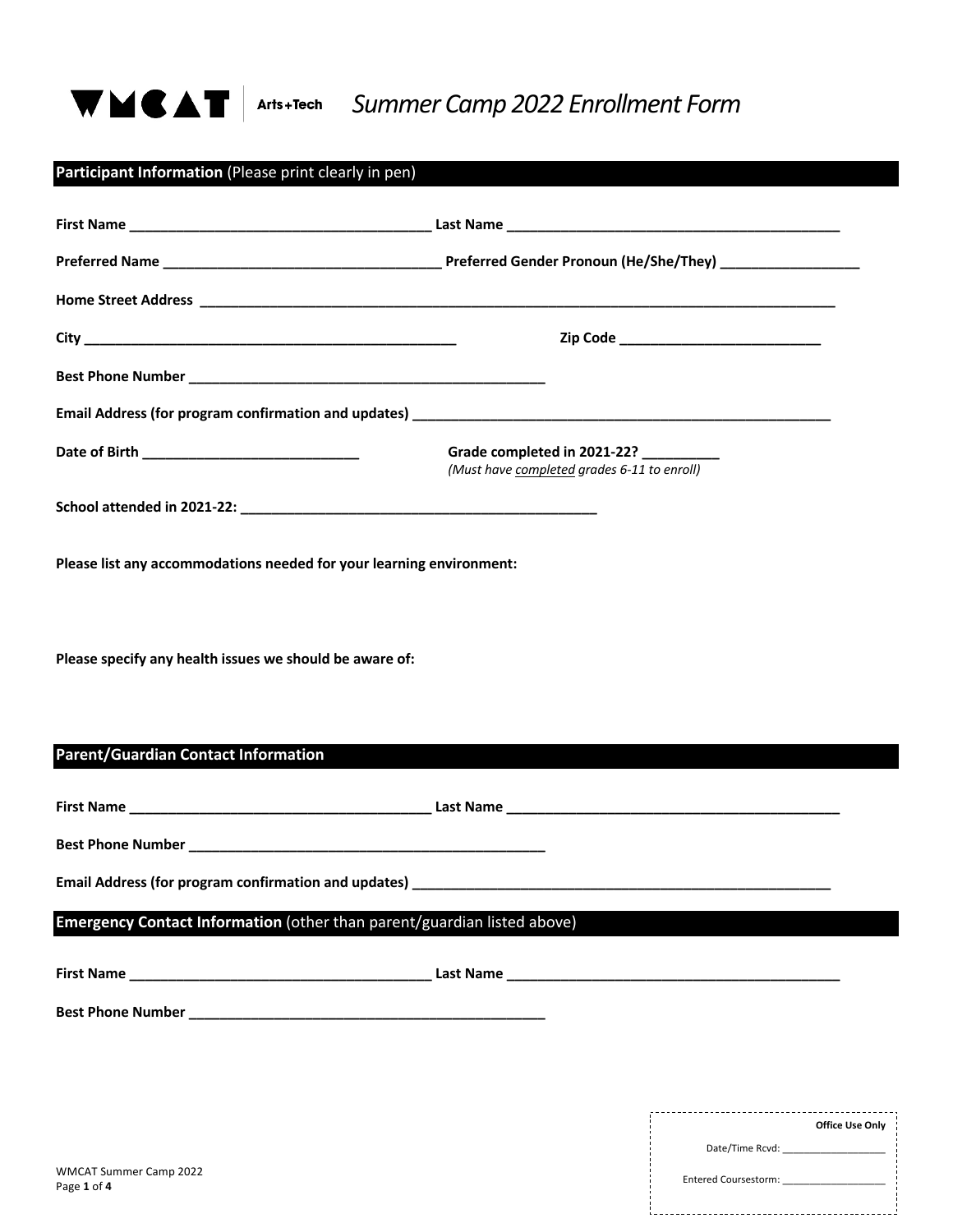### **Camp Session Selection (select session and time)**

**Dates: Session 1**: June 20-23 **Session 2**: June 27-30

**Times: AM sessions**: 9:30AM-Noon **PM sessions**: 1-3:30PM

| <b>Session Name/Cost</b>                                                           | <b>Description</b>                                                                                                                                                                                                                    | Session/Time                 |
|------------------------------------------------------------------------------------|---------------------------------------------------------------------------------------------------------------------------------------------------------------------------------------------------------------------------------------|------------------------------|
| <b>BEATMAKERS</b><br>\$120                                                         | Learn the techniques used by the top DJs, producers, and musicians to produce your own<br>artistic ideas through music. For students who want to experiment with creating and<br>mixing sounds, with or without a musical background. | Session 1 AM                 |
| <b>INTRO TO SEWING: HOME</b><br><b>INTERIORS</b><br>\$120                          | Learn the basics of how to use a sewing machine and create items for around the house.<br>You'll make pillows, pillowcases and fabric baskets.                                                                                        | Session 1 PM                 |
| <b>INTRO TO SEWING:</b><br><b>GEOMETRIC SHAPES</b><br>\$120                        | Learn the basics of how to use a sewing machine and create geometric accessories like tote<br>bags and coin purses/wallets.                                                                                                           | Session 2 PM                 |
| <b>CERAMICS: SCULPTING</b><br><b>ANIMAL + CREATURE</b><br><b>MASKS</b><br>\$120    | Good for all skill levels, you'll get an introduction to basic watercolor painting. You'll learn<br>about color theory, composition, and brush techniques through guided group instruction to<br>create your own pieces each week     | Session 2 PM                 |
| <b>CHARACTER</b><br><b>ILLUSTRATION</b><br>\$120                                   | Improve your design and drawing skills, while adding character to your characters! You'll<br>practice playing with different poses and expressions to create a "cast" of characters<br>unique to your drawing style.                  | Session 1 AM                 |
| <b>COLLABORATIVE</b><br><b>T-SHIRT DESIGN</b><br>\$120                             | All skill levels welcome! In this studio, students will learn basic graphic design principles<br>and use design software to create a collaborative design for t-shirt production in our on-<br>site screen-printing studio!           | Session 1 AM<br>Session 2 PM |
| <b>INTRO TO SONGWRITING</b><br>\$120                                               | Whether you're an aspiring writer or musician, learn the fundamentals of songwriting<br>through solo and group writing exercises to help you find your inspiration and express your<br>ideas through song.                            | Session 2 AM                 |
| <b>DIGITAL ANIMATION</b><br>\$120                                                  | Use digital tools to create your own animations.                                                                                                                                                                                      | Session 2 AM                 |
| <b>PRINTMAKING: INTRO TO</b><br><b>BLOCK CARVING +</b><br><b>PRINTING</b><br>\$120 | In this class will learn how to plan a print, transfer a design, carve a lino block, and use ink<br>to create multiple prints. These work similarly to rubber stamps but allow for more<br>customization.                             | Session 1 AM                 |
| <b>JEWELRY: INTRO TO METAL</b><br><b>STAMPING</b>                                  | This class is a fun beginner's course to working with metal! Students will learn how to<br>properly use metal stamps to make designs on brass and use jump rings to create small<br>pendants.                                         | Session 2 AM                 |
| <b>STOP MOTION ANIMATION</b><br>\$120                                              | Learn the art of stop motion animation with 2D and 3D elements. Students will collaborate<br>to make a short video using stop motion animation.                                                                                       | Session 1 PM                 |
| <b>MINI MAGAZINES</b><br>\$120                                                     | Self-publish your own mini magazines (zines) that focus on themes of self-expression to<br>social political issues. Walk away with at least two zines that are crafted by hand.                                                       | Session 2 PM                 |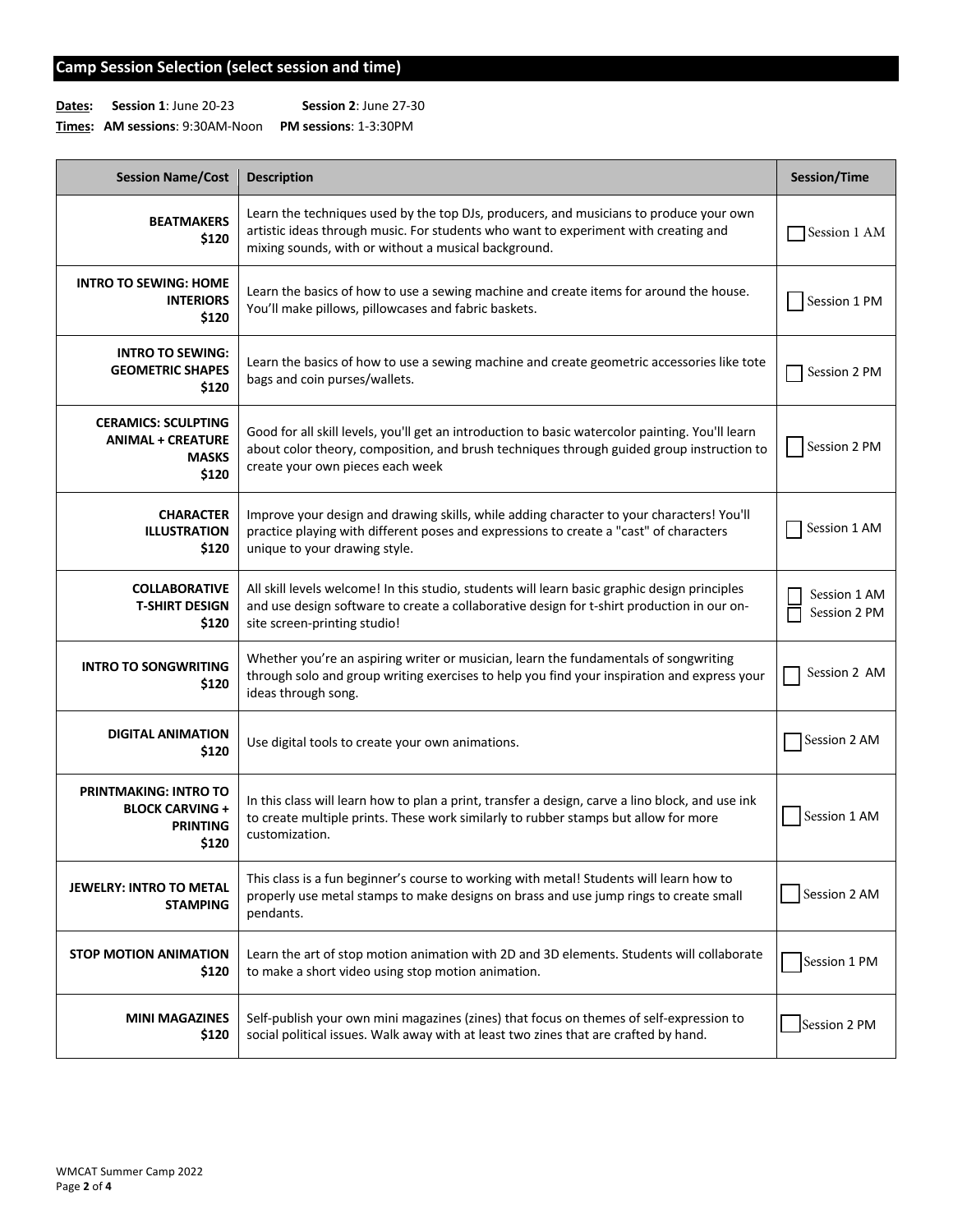## **Payment**

| <b>Session Name</b>                                                                                                                                 |                  | Cost |
|-----------------------------------------------------------------------------------------------------------------------------------------------------|------------------|------|
| 1.                                                                                                                                                  |                  |      |
| 2.                                                                                                                                                  |                  |      |
|                                                                                                                                                     | <b>TOTAL DUE</b> |      |
| <b>Payment Method:</b>                                                                                                                              |                  |      |
| Check - Make payable to WMCAT                                                                                                                       |                  |      |
| <b>Credit Card</b>                                                                                                                                  |                  |      |
|                                                                                                                                                     |                  |      |
|                                                                                                                                                     |                  |      |
| Expiration Date ______________________<br>Security Code (on back)                                                                                   |                  |      |
| I would like to apply for a reduced-tuition scholarship*.<br>The number of family members in your household ____________                            |                  |      |
| Provide total household income of all family members, including earnings from work, public assistance, child support,<br>pensions, and other income |                  |      |
| $\Box$ monthly $\Box$ annual (check one) $\Diamond$                                                                                                 |                  |      |
|                                                                                                                                                     |                  |      |

*and confirm your camp enrollment. Only one scholarship per student will be awarded, although multiple family members from a single household may be eligible.*